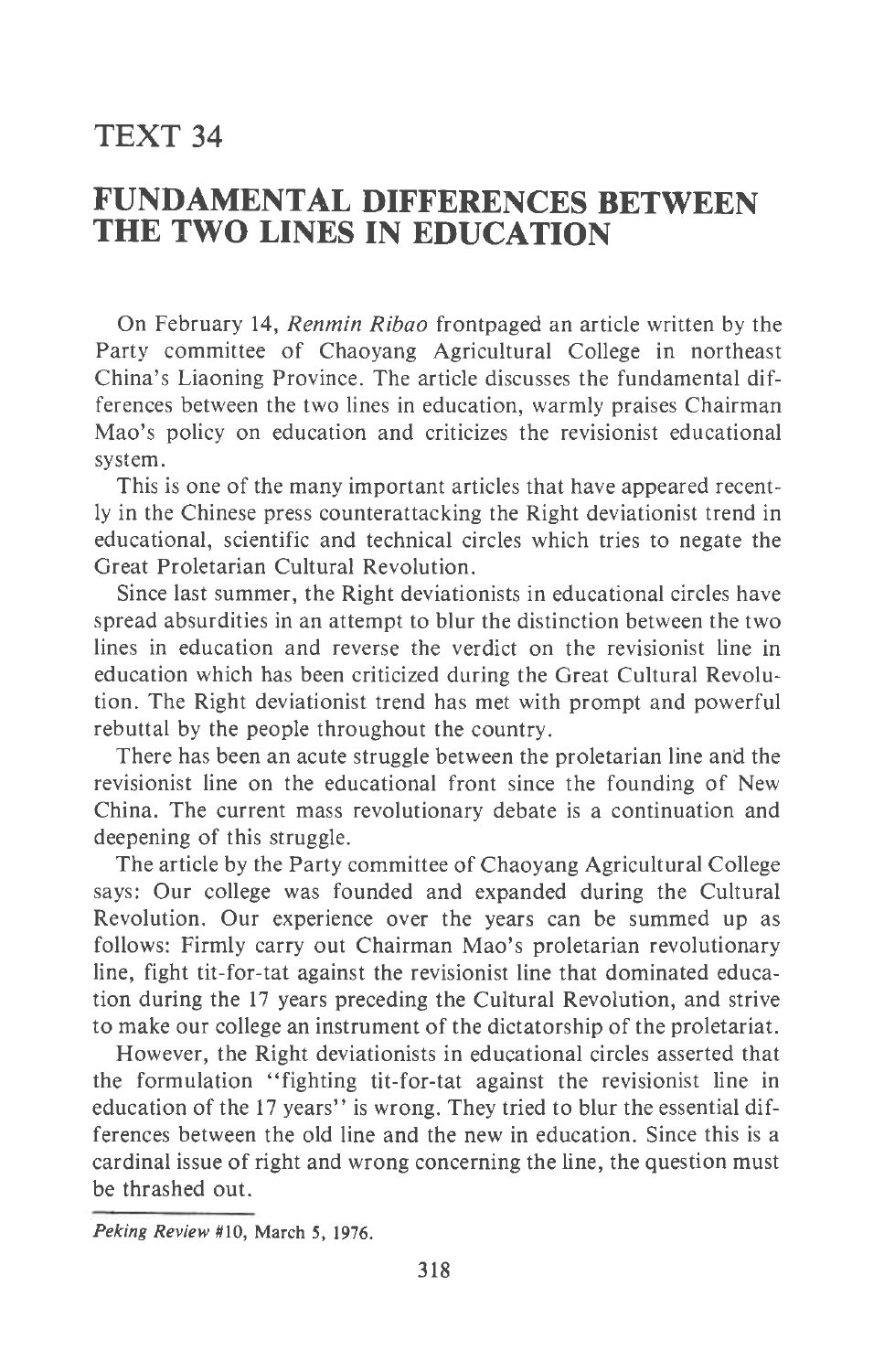### 1. Old Agricultural Colleges Were Dominated by Bourgeois Intellectuals; New Agricultural Colleges Must Strengthen Working-Class Leadership

Owing to the lack of a powerful contingent of proletarian intellectuals during the l7 years before the Cultural Revolution, the schools were dominated by bourgeois intellectuals whose influence went far beyond numerical superiority. Because the question of leadership in the educational field was not fundamentally solved and the important theoretical question of all-round dictatorship by the proletariat over the bourgeoisie in the superstructure was not clarified, the result was that some of the people sent by the Party and the working class to the schools were either edged out or turned into mouthpieces of the bourgeoisie. This enabled the bourgeoisie to exercise dictatorship over the proletariat in the schools.

The Great Proletarian Cultural Revolution initiated and led by Chairman Mao smashed the rule of Liu Shao-chi's counterrevolutionary revisionist line in education. In 1968 Chairman Mao issued the instruction: "The working class must exercise leadership in everything." The working class and its most reliable ally, the poor and lower-middle peasants, along with People's Liberation Army fighters, moved into the schools to break the monopoly of bourgeois intellectuals and establish working-class leadership in the educational field, thereby opening a new chapter in the history of proletarian education.

The workers' and armymen's Mao Tsetung Thought propaganda teams in our college broke through strong resistance and guided the teachers and students to move from the city to the countryside. This was done in accordance with the directive issued by our great leader Chairman Mao more than a decade ago that all agricultural colleges should move to the rural areas. Running our school in the midst of the poor and lower-middle peasants, we have thus placed it under their direct management. A new-type socialist agricultural college has come into being with the educational system and the principles and methods of teaching completely overhauled.

Staunch working-class leadership and direct participation in management by workers and peasants are basic guarantees for carrying out Chairman Mao's proletarian line in education. But some people in educational circles prate absurdities, alleging that workers know nothing about education and so it "must be placed under the leadership of non-professionals who are enthusiastic about science." In other words, they want to eliminate working-class leadership and restore the domination of the revisionist line in the schools. Practice has shown that the working class is well versed in transforming the old educational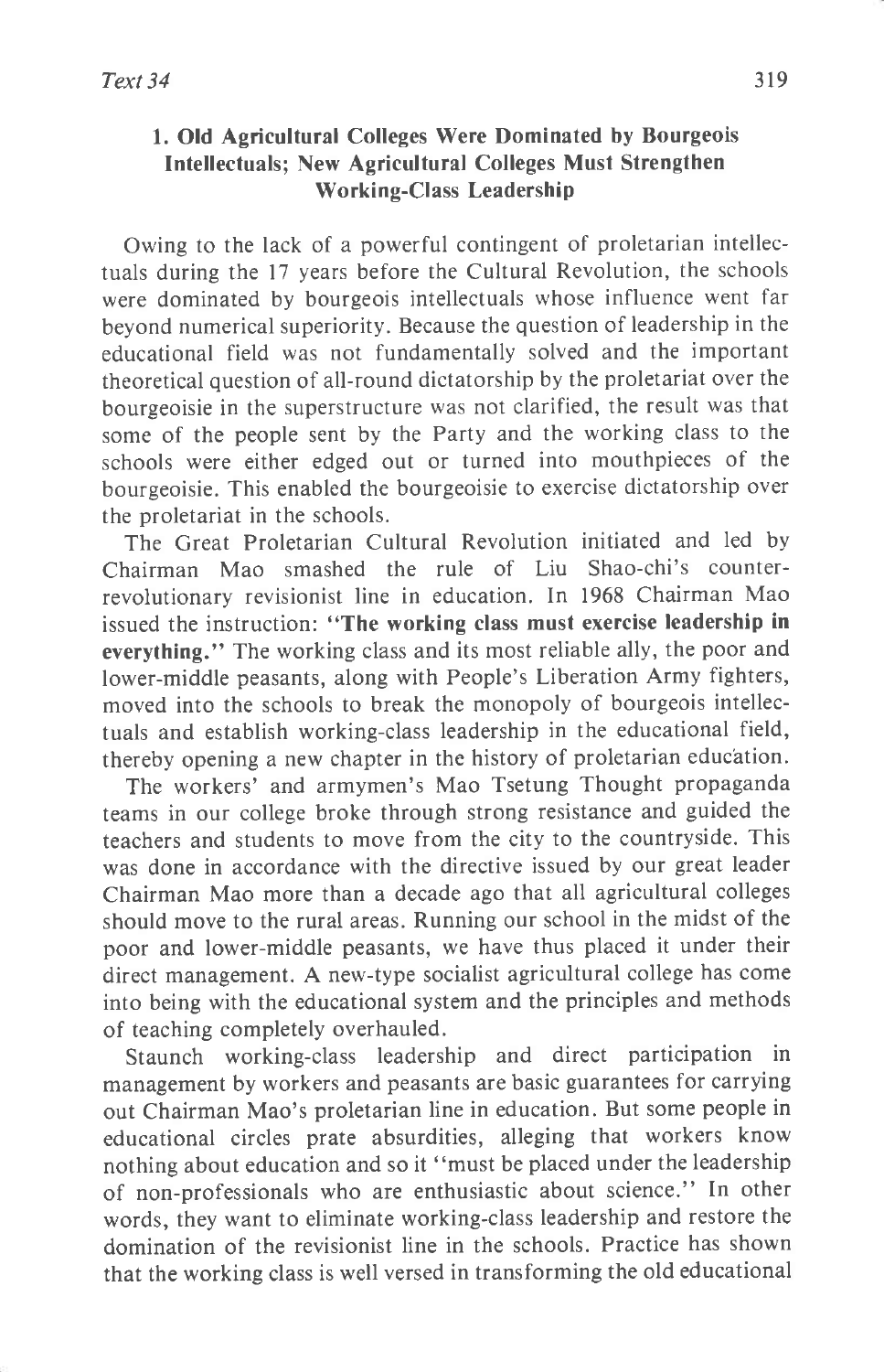system in the image of the proletariat, and only the working class is capable of carrying the proletarian revolution in education through to the end. Attacks on working-class leadership in the schools are, in effect, directed at the dictatorship of the proletariat and amount to betrayal of the proletariat and capitulation to the bourgeoisie.

#### 2. Old Agricultural Colleges Were Concentrated in Cities; New Agricultural Colleges Are Scattered in the Countryside

Before the Cultural Revolution, all agricultural colleges were located in urban areas and did little to serve the socialist revolution and construction in the rural areas. The poor and lower-middle peasants were furious about this. They said: "It's better not to have any such agricultural colleges at all."

Led by the workers' propaganda team, a number of teachers and students of the then Shenyang Agricultural College left the city in <sup>1970</sup> and set up a socialist agricultural college in the mountainous Chaoyang Prefecture. The local peasants welcomed them with open arms.

Once settled in the rural area, the teachers and students took part enthusiastically in the movement to learn from Tachai in agriculture. They ran evening courses in the production teams to disseminate Marxism-Leninism-Mao Tsetung Thought. They formed scientific experimental groups and joined the peasants in improving soil and farming scientifically so that grain output in their host production brigades increased considerably that same year. The teachers and students also helped the production teams with orchard management, pruning the trees and spraying pesticides. The apple crop doubled that year. In the meantime, the students deepened their specialized knowledge.

Moving an agricultural college from the urban area to the countryside is not merely a move in location. It involves such questions as whom should they serve, what road they should take and the line they should follow. If an agricultural college is isolated from the rural areas, it cannot be of any help to the learn-from-Tachai movement, nor can it train workers with both socialist consciousness and culture.

## 3. Old Agricultural Colleges Advocated "He Who Excels in Learning Can Be an Official"; New Agricultural Colleges Practise the System of "From the Communes and Back to the Communes" and Train New-Type Peasants With Both Socialist Consciousness and Culture

The Confucian concept that "he who excels in learning can be an official" has been the guiding principle of all exploiting classes in running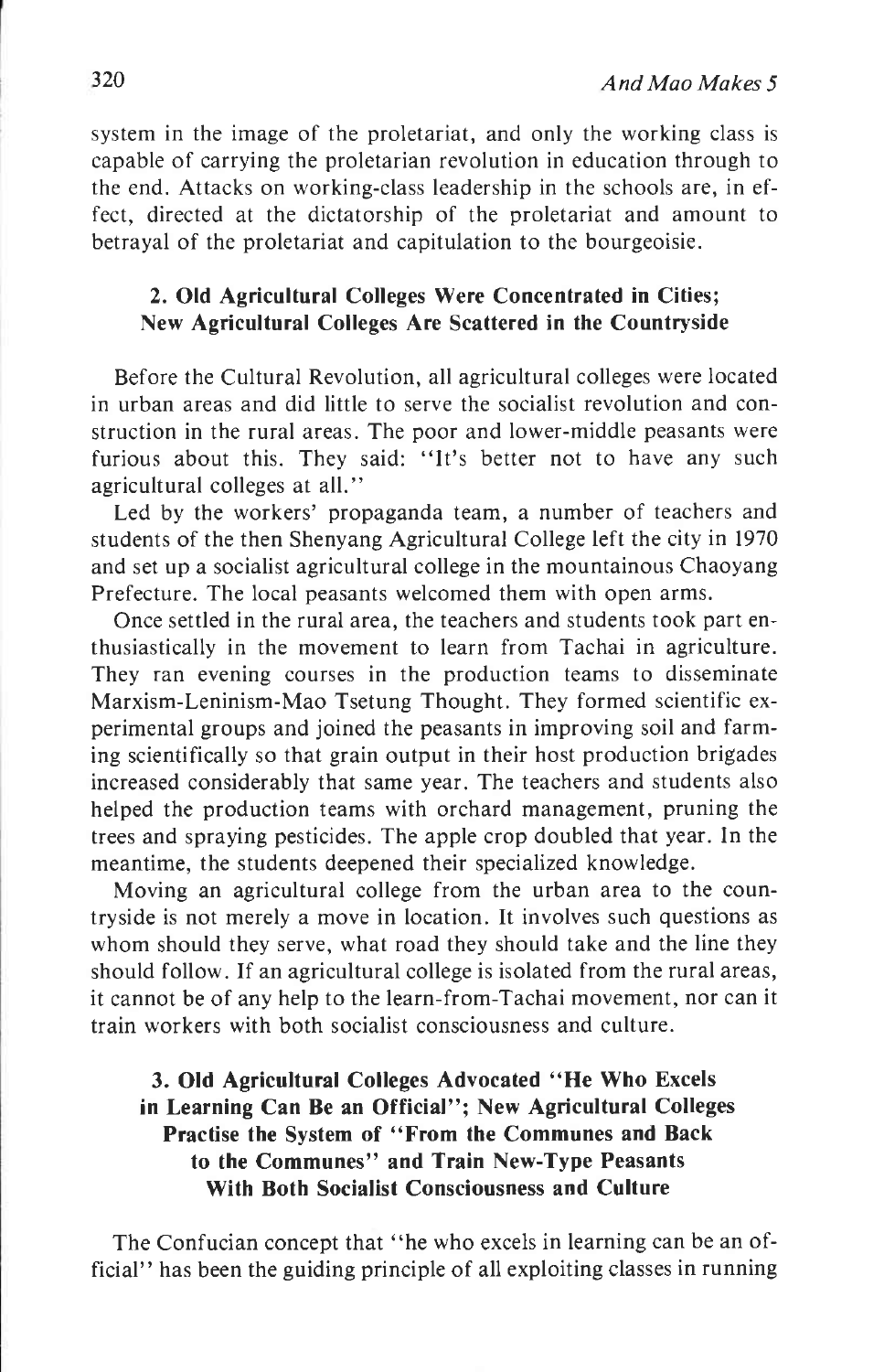schools. Aiming at training so-called "red agronomists" and "top specialists in construction," the old agricultural colleges actually were revisionist dyeing-vats and hotbeds for bringing up bourgeois intellectual aristocrats. It is imperative for our new college to break thoroughly with the old educational traditions in order to train workers with both socialist consciousness and culture.

Chairman Mao issued the directive on July 21, 1968: "Students should be selected from among workers and peasants with practical experience, and they should return to production after a few years' study." This is a powerful ideological weapon to destroy thoroughly the reactionary feudal, bourgeois and revisionist traditions in education. We have implemented this brilliant instruction of Chairman Mao's by carrying out the system of "from the communes and back to the communes," which means students come from people's communes and, after graduation, return to the communes to work as peasants.

Over 340 three-year-course students, enrolled under the system of "from the communes and back to the communes," have graduated from our college since 1971. They have become new-type peasants. They have broken with the age-old tradition of "studying to become officials" and carried out the principle of the Paris Commune that "careerism be fought not merely in words, but in deeds." Working vigorously in the forefront of the three great revolutionary movements of class struggle, the struggle for production and scientific experiment, they have made contributions in the learn-from-Tachai movement. The poor and lower-middle peasants praise them as "vanguards in restricting bourgeois right" and "new-type socialist-minded peasants."

The system of "from the communes and back to the communes" is an important indication that the schools have become instruments of the dictatorship of the proletariat instead of the bourgeois dictatorship. Since it came into being, this system has been strongly opposed by the bourgeoisie and the old force of habit. To train workers and peasants, according to them, there is no need to run colleges, and those who have received a college education should not be workers and peasants. Does this not mean that the difference between mental and manual labour and the monopoly of culture and science by the privileged few should be perpetuated? We should always bear in mind how the Soviet Union has been turned into a revisionist country. In the Soviet Union, many sons and daughters of the workers and peasants managed to climb up to leading positions after finishing college, but they have betrayed the proletariat and become revisionists.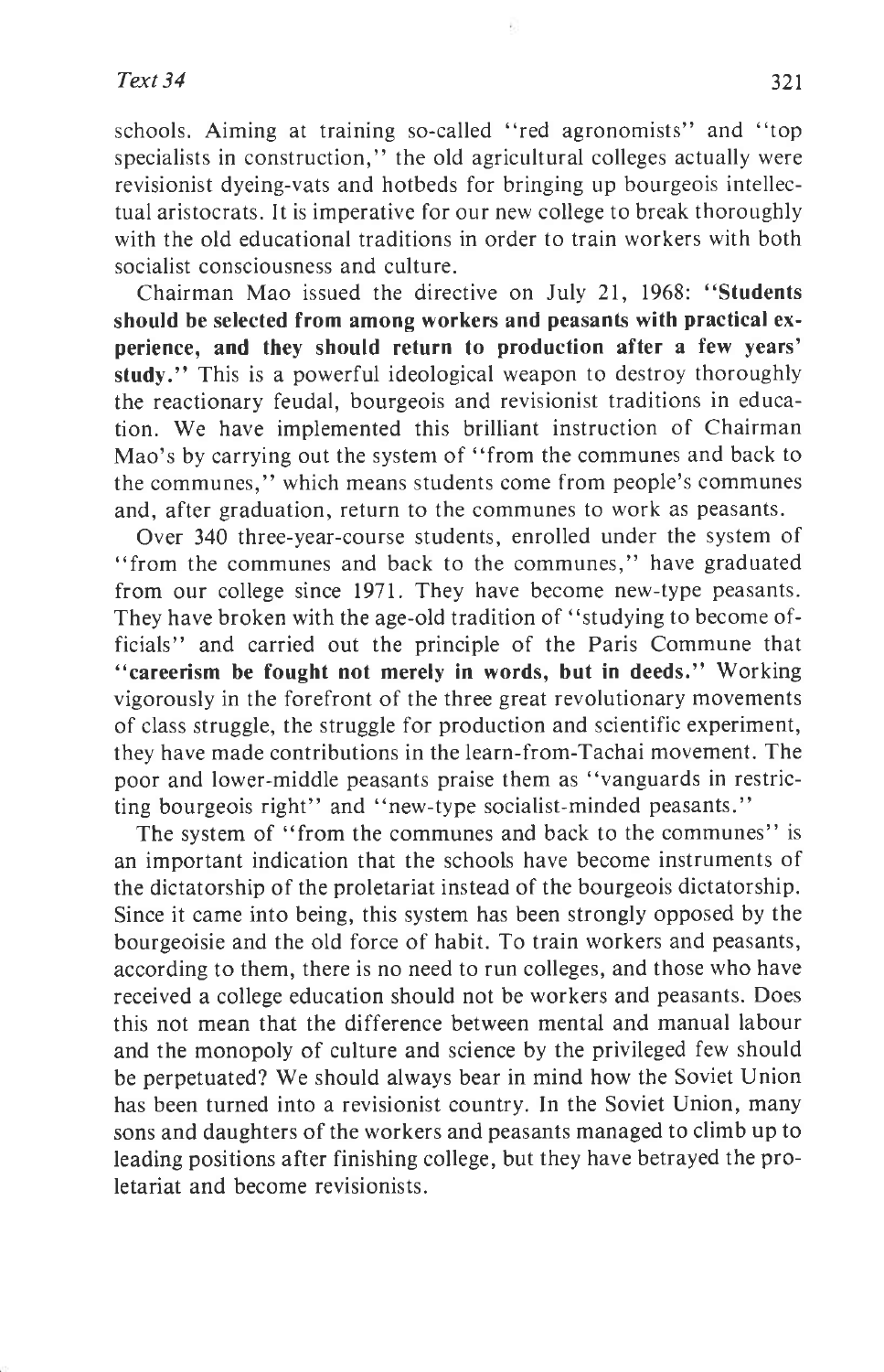## 4. Old Agricultural Colleges Stressed "Giving First Place To Intellectual Development"; New Agricultural Colleges Stress Putting Proletarian Politics in Command

The old agricultural colleges followed the bourgeois principle of "giving first place to intellectual development" through stress on specialization, thereby making the schools tools of the dictatorship of the bourgeoisie.

To thoroughly change this serious situation, we have in our practice maintained that socialist agricultural colleges, like other institutions of higher learning, must be made instruments of the dictatorship of the proletariat. Our students must first of all be trained to understand class struggle and the struggle between the two lines and become fighters who dare to criticize revisionism and capitalism and who strive to build socialism and consolidate the dictatorship of the proletariat. Only in this way will the scientific and technical knowledge acquired by the students be of real use.

We have strengthened our efforts in ideological and political education in the past several years in accordance with Chairman Mao's teaching: "In all its work the school should aim at transforming the student's ideology." The study of works by Marx, Engels, Lenin and Stalin and Chairman Mao's works is a required course, and learning from Tachai in agriculture and participation in productive labour are basic courses. The students take part in all political movements'and return to their respective communes and production brigades regularly to take part in the three great revolutionary movements. There is ideological education throughout their period of study to strengthen the students' determination to make revolution in the rural areas all their lives. And after their graduation, the college continues to pay attention to the students' political maturing and helps them raise their vocational skill.

### 5. Old Agricultural Colleges Advocated "Regularization"; New Agricultural Colleges Adhere to Part-Work, Part-Study System

Agricultural colleges before the Cultural Revolution followed <sup>a</sup> "regular" system that shut the students within the four walls of the classroom and divorced education from productive labour, mental from manual labour and theory from practice. Our new agricultural college upholds the Party's educational policy of combining education with productive labour, mental with manual labour and theory with practice, and puts into practice the system requiring the students to "do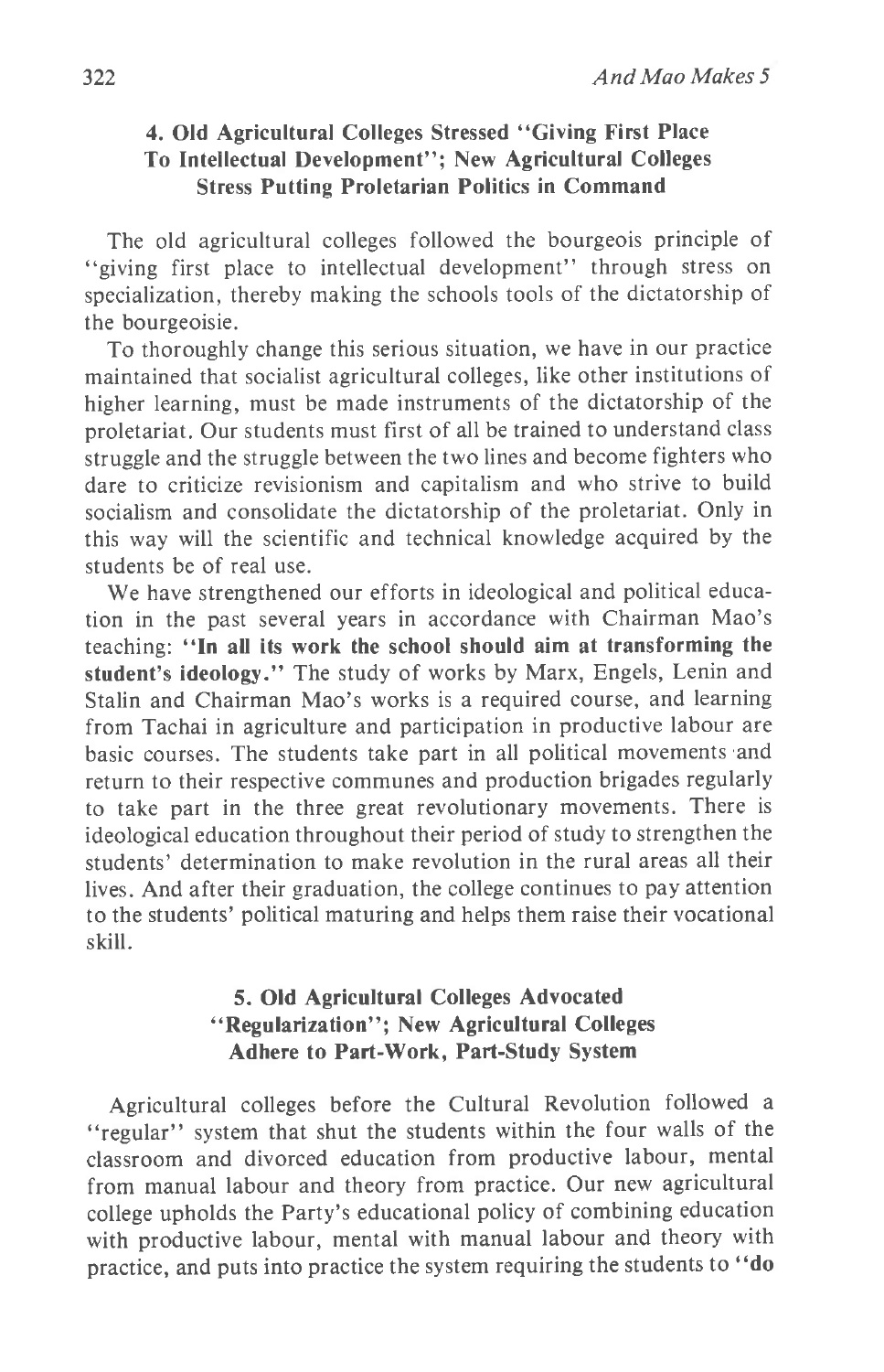#### part-time work and part-time study, working while studying."

We have over the years included productive labour in the curriculum. Students do part-time work and part-time study while teachers do parttime work and part-time teaching, so that manual labour has gradually become the basis of school life. The teachers and students rely on their own efforts and work hard to put up school buildings and open up land for cultivation. Since 1972, they have put up 120 rooms and reclaimed 66 hectares of land. They harvested 30 tons of grain in 19'72 and l5O tons in 1975, striving gradually to achieve self-sufficiency in grain, vegetables, edible oil and meat. In this way, the students have not only created wealth for the state but also learnt how to build new socialist villages. Only by persistently taking part in productive labour can worker-peasant-soldier students retain the fine qualities of the labouring people.

As society develops, the historical phenomenon of education divorced from productive labour, mental from manual labour, and theory from practice will eventually disappear with the elimination of classes. Marx, Lenin and Chairman Mao have all given incisive explanations regarding the significance of combining education with productive labour. As early as 1847, Marx and Engels advocated "combination of education with industrial production." In 1919 Lenin called for "the closest connection between schooling and productive social labour of the child." Our great leader Chairman Mao, in formulating an educational policy for us, said: "Education must serve proletarian politics and be combined with productive labour. Working people should master intellectual work and intellectuals should integrate themselves with the working people." These directives of Marx, Engels, Lenin and Chairman Mao, however, were ignored before the Cultural Revolution by the old schools which trumpeted: "Those who work with their minds govern, those who work with their hands are governed." The old schools opposed students' participation in productive labour and encouraged the isolation of students from the workers and peasants, thus widening the differences between mental and manual labour and extending the scope of bourgeois right.

#### 6. Old Agricultural Colleges Advocated "Three Centres" and "Three Conventional Stages"; New Agricultural Colleges Set Up "Three-in-One" System

To train intellectual aristocrats of the bourgeoisie, the old agricultural colleges stressed a teaching process "centered around teachers, books and classrooms" and based on the "three conventional stages-basic theory, basic principles of various specialties, and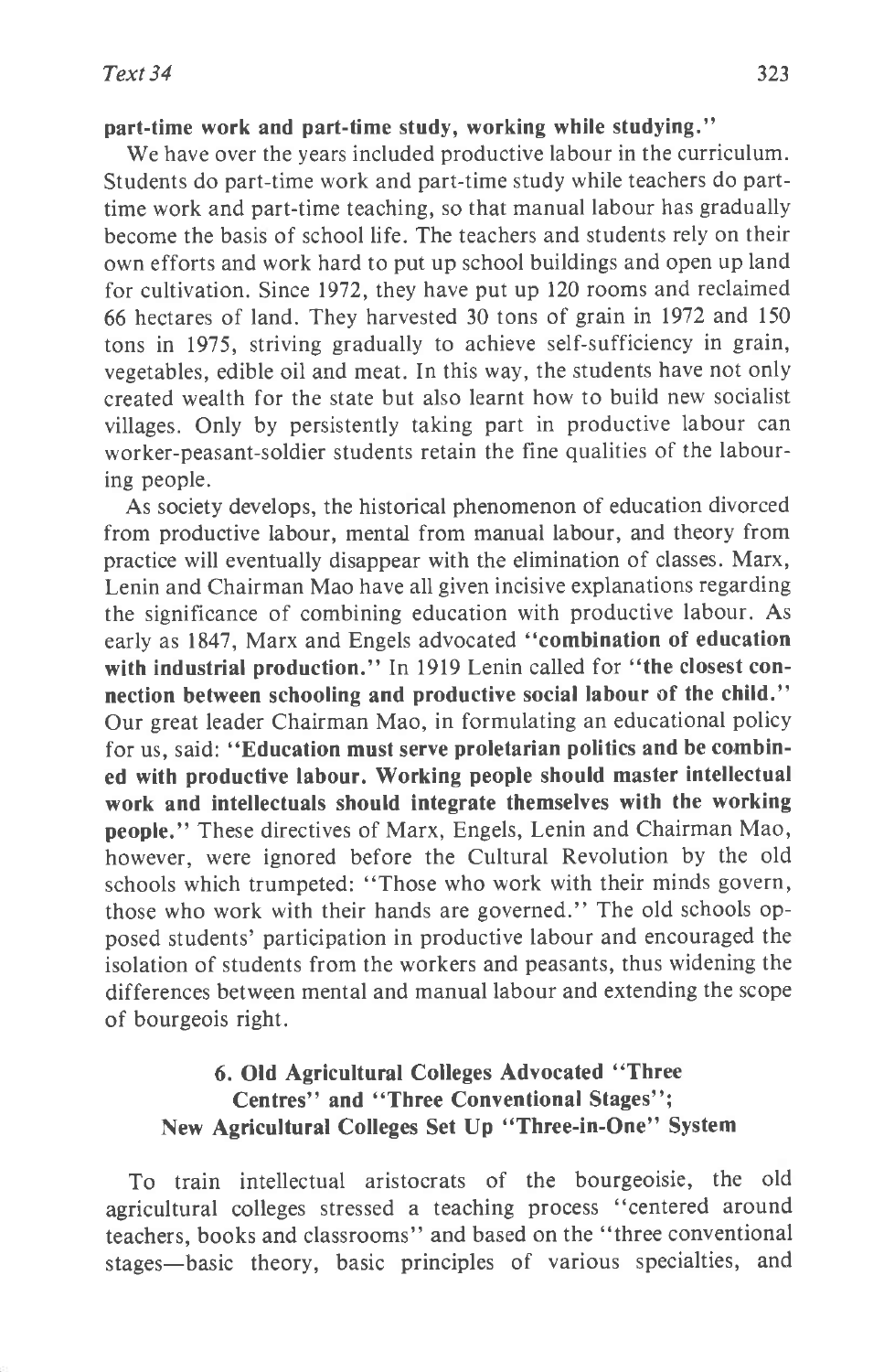specialized courses." To bring up a new generation of peasants with socialist consciousness and culture, our new agricultural college must integrate teaching, scientific research and production.

The great teacher Lenin pointed out: "An ideal future society cannot be conceived without the combination of education with the productive labour of the younger generation: neither training and education without productive labour, nor productive labour without parallel training and education could be raised to the degree required by the present level of technology and the state of scientific knowledge."

We have in the past few years tried out a new system of conducting teaching on the basis of scientific research and production in the departments of agronomy, forestry and animal husbandry. For example, the agronomy department organizes the students immediately after their enrollment into eight groups, each specializing in sorghum, cultivation, plant protection, soil and fertilizer or some other subjects. Subjects for scientific research are determined according to the needs of production and the content of teaching is decided on in accordance with the requirements of production and scientific research. Under this system, the students have become more lively and show greater enthusiasm and initiative in study. In this way, they are able to acquire solid knowledge and raise the ability to analyse and solve problems, thus enriching and developing science.

#### 7. Old Agricultural Colleges Were Housed in Buildings And' Isolated From Society; New Agricultural Colleges Are Closely Linked With the Three Great Revolutionary Movements

The old agricultural colleges were estranged from proletarian politics, from the workers and peasants and from productive labour. As a result, the longer the student studied, the more stupid he became. Concerning this old educational system, Chairman Mao pointed out that it would take a student 16 or 17 years to advance from primary school through college, and for over 20 years he had no chance to see how rice, sorghum, legumes, wheat, millet and panicled millet were grown or how workers worked, how peasants tilled the land and how commodities were exchanged. Moreover, his health was ruined. It really did a lot of harm.

In order to end this situation in which abilities were stunted and damage done to the young people, our college adopted the training system of "goings-up, goings-down." "Going-up" means that the students engage in certain activities in the college or at research and teaching centres. "Going-down" means that the students return to the communes and production brigades and teams to take part in the three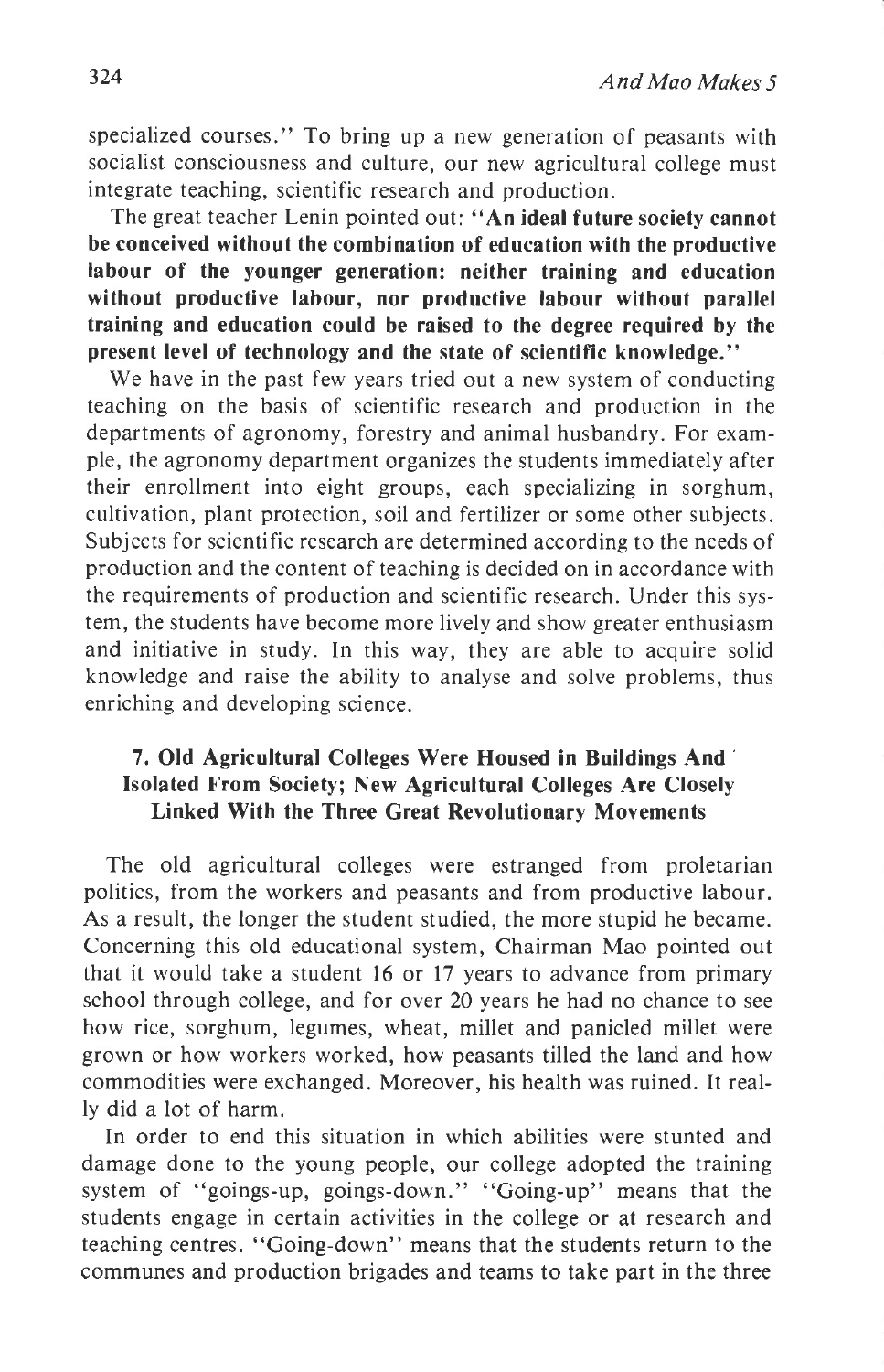great revolutionary movements. The duration and frequency of the students' field training in their own production brigades or teams vary with their specialities and length of study.

Experience in the last few years shows that this method is a revolution in the teaching system. Its salient feature is that the concept of wholehearted reliance on the workers and poor and lower-middle peasants in running schools runs through the whole educational process. Students remain commune members and maintain close contacts with the poor and lower-middle peasants at all times. This enables the students to understand clearly the aim of their study-"going-up" for the sake of "going-down." The students bring the problems in production of their own communes or production brigades to the college for study and return promptly to apply what they have learnt to production. This promotes the constant improvement of teaching material and methods and enables the students to contribute their share to the learnfrom-Tachai movement.

## E. Old Agricultural Colleges Were "Pagodas" for Privileged Few; New Agricultural Colleges Spread Out on Ever-Widening Scale, Reaching to Grass Roots and Providing Education for Masses

Schools before the cultural Revolution discriminated against the children of workers and peasants and created an intellectual elite tapering off at the top like a pagoda. This was a continuation of the cultural autocracy over the people by the landlord and capitalist classes.

Since the start of the Cultural Revolution, guided by Chairman Mao's revolutionary line, our college has made great efforts to change this situation and provided the masses with more and more opportunities to study. Our college first set up six research and teaching centres in six counties of the prefecture. These centres were later incorporated with county-run agricultural colleges. Thus agricultural colleges were set up at both the prefecture and county levels. Communes run agricultural middle schools and brigades organize teams for scientific experiements. A network of agricultural science and education is thus formed embracing the entire prefecture. Our college works in close co-operation with schools run by counties and communes to enable this network to perform good work. Beginning in 1973, our college established seven additional research and teaching centres in the counties. The aim is to run the schools near the poor and lower-middle peasants' homes for their convenience and make maximum efforts to meet the needs of Chaoyang Prefecture. The poor and lower-middle peasants in the prefecture are both our teachers and the recipients of our service. In the past few years, our college has trained 16,000 ac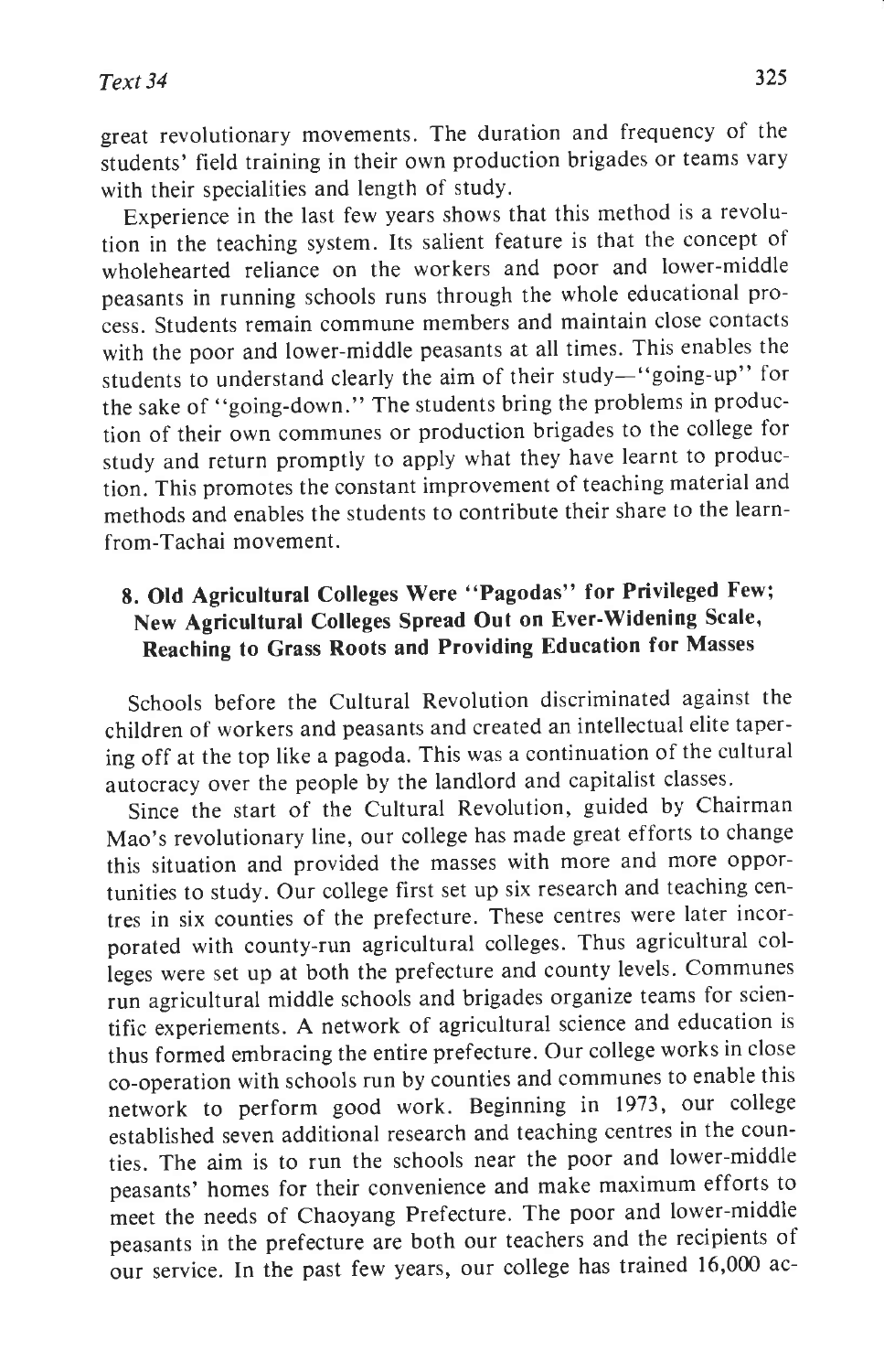tivists in the learn-from-Tachai movement through forming scientific experimental teams, running spare-time peasant schools and short-term training courses and organizing mobile classes, thereby contributing to building Tachai-type counties in the prefecture.

## 9. Old Agricultural Colleges Enslaved Students; New Agricultural Colleges Enable Worker-Peasant-soldier Students To "Attend the University, Manage It and Transform It"

In the old schools, the students were led to bury themselves in books and ignore affairs of the state. The old examination system treated the students as if they were enemies and the absolute authority of the teachers was upheld, while the students must obey and be subservient without the slightest hesitation.

Now the worker-peasant-soldier students are the new force in the educational revolution. They attend colleges, manage them and transform them with Marxism-Leninism-Mao Tsetung Thought.

To help them fully play their role in "attending, managing and transforming" colleges, we have set up special groups for this purpose at all levels in our college. The leaders of these groups are in the leading bodies of the Party organizations at the corresponding levels. This ensures organizationally that the worker-peasant-soldier students discharge their duties to the best of their ability.

Under the leadership of the college Party committee, the workerpeasant-soldier students always hit back at erroneous trends of thought and defend Chairman Mao's revolutionary line in education with <sup>a</sup> firm, clear-cut class stand in the struggle to build a socialist agricultural college. They courageously break with the traditional ideas of all exploiting classes and are determined to become a new generation with socialist consciousness and culture. They share the tasks of teaching, scientific research and production together with the teachers and act as masters of the college in all respects.

Our experience over the past few years shows that with the workerpeasant-soldier students as the rising force in educational revolution, working-class leadership in education is consolidated and strengthened.

## 10. Teachers in Old Agricultural Colleges Were Divorced From Workers and Peasants; New Agricultural Colleges Help Teachers Integrate With Workers and Peasants and Strive To Build a Contingent of Proletarian Teachers

Chairman Mao has pointed out: "In the problem of transforming education it is the teachers who are the main problem." The old agricultural colleges barred workers and peasants from the lecture plat